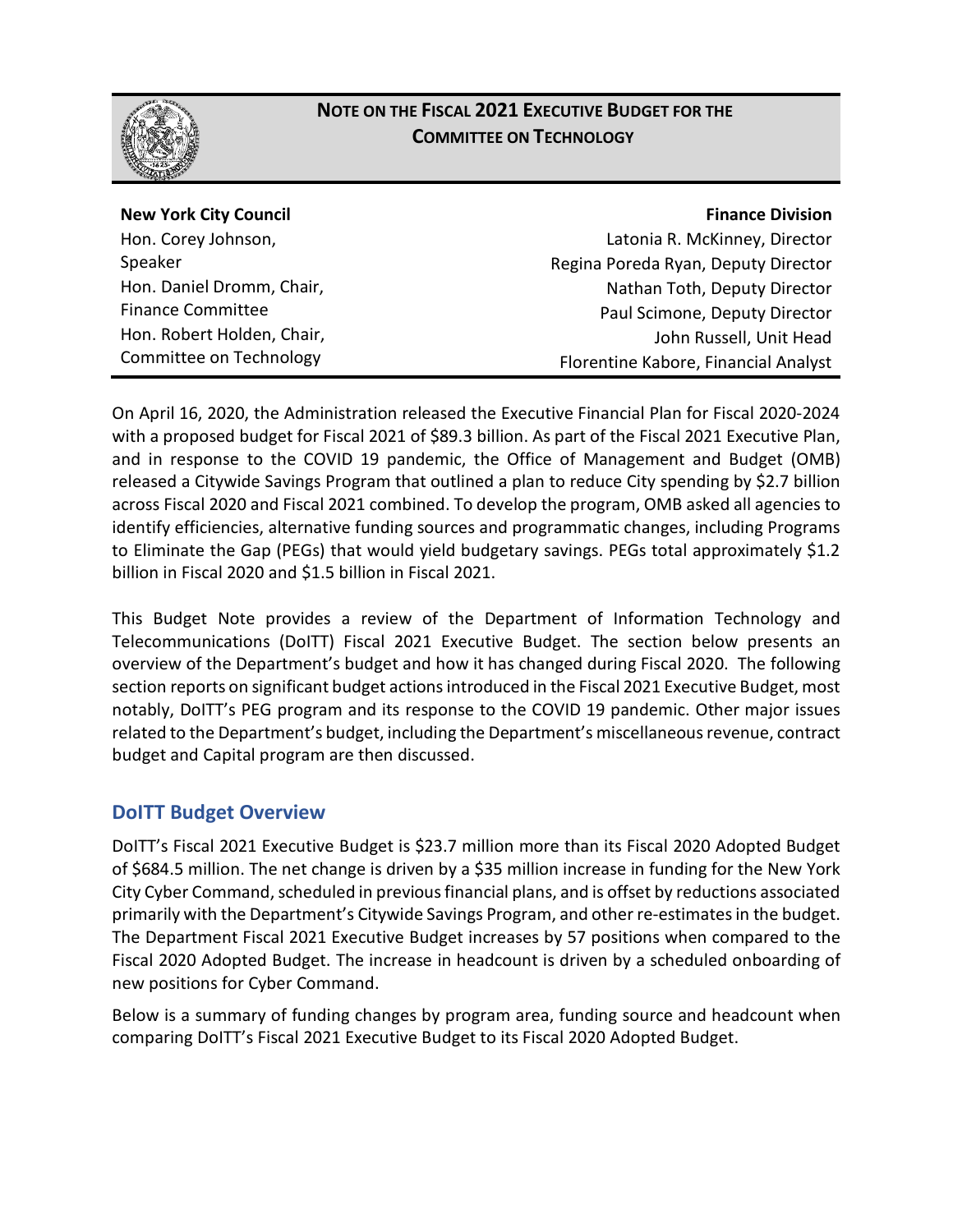| Department of Information Technology and Telecommunications Financial Summary |           |           |           |                       |           |             |  |
|-------------------------------------------------------------------------------|-----------|-----------|-----------|-----------------------|-----------|-------------|--|
|                                                                               | 2018      | 2019      | 2020      | <b>Executive Plan</b> |           | *Difference |  |
| <b>Dollars in Thousands</b>                                                   | Actual    | Actual    | Adopted   | 2020                  | 2021      | 2020 - 2021 |  |
| Spending                                                                      |           |           |           |                       |           |             |  |
| Personal Services (PS)                                                        | \$135,340 | \$144,392 | \$171,402 | \$156,942             | \$176,935 | \$5,533     |  |
| Other Than Personal Services (OTPS)                                           | \$522,574 | \$531,118 | \$513,114 | \$575,353             | \$531,285 | 18,171      |  |
| <b>TOTAL</b>                                                                  | \$657,914 | \$675,510 | \$684,516 | \$732,295             | \$708,220 | \$23,704    |  |
| <b>Budget by Program Area</b>                                                 |           |           |           |                       |           |             |  |
| Citywide Tech Support Services                                                | \$400,215 | \$402,304 | \$340,999 | \$380,882             | \$350,924 | \$9,925     |  |
| 911 Emergency Call Center's IT Maintenance &                                  |           |           |           |                       |           |             |  |
| Operations                                                                    | 85,594    | 70,765    | 98,490    | 87,130                | 95,275    | (3,215)     |  |
| 311/NYC.gov Operations                                                        | 50,419    | 51,519    | 50,101    | 51,482                | 45,819    | (4,282)     |  |
| NYC Media Group                                                               | 22,181    | 18,440    | 24,264    | 35,347                | 21,446    | (2,818)     |  |
| <b>NYC Cyber Command</b>                                                      | 22,201    | 59,157    | 95,346    | 91,183                | 130,277   | 34,931      |  |
| DoITT General Administration & Operations                                     | \$77,304  | \$73,325  | \$75,316  | \$86,271              | \$64,479  | (10, 837)   |  |
| <b>TOTAL</b>                                                                  | \$657,914 | \$675,510 | \$684,516 | \$732,295             | \$708,220 | \$23,704    |  |
| <b>Funding</b>                                                                |           |           |           |                       |           |             |  |
| <b>City Funds</b>                                                             |           |           | \$520,422 | \$498,047             | \$560,028 | \$39,606    |  |
| <b>Other Categorical</b>                                                      |           |           | 2,020     | 17,818                | 2,651     | 12          |  |
| Capital - IFA                                                                 |           |           | 2,020     | 1,800                 | 0         | (2,020)     |  |
| State                                                                         |           |           | 14,841    | 27,599                | 0         | (14, 841)   |  |
| Federal - Community Development                                               |           |           | 1,677     | 3,199                 | 1,696     | 19          |  |
| Federal - Other                                                               |           |           | 950       | 5,267                 | 885       | (65)        |  |
| Intra City                                                                    |           |           | 141,967   | 178,565               | 142,960   | 993         |  |
| <b>TOTAL</b>                                                                  | \$657,914 | \$675,510 | \$684,516 | \$732,295             | \$708,220 | \$23,704    |  |
| <b>Budgeted Headcount</b>                                                     |           |           |           |                       |           |             |  |
| <b>Full-Time Positions</b>                                                    | 1,493     | 1,546     | 1,823     | 1,819                 | 1,880     | 57          |  |
| <b>TOTAL</b><br>$\cdot \cdot$                                                 | 1,493     | 1,546     | 1,823     | 1,819                 | 1,880     | 57          |  |

*\*The difference of Fiscal 2020 Adopted Budget compared to Fiscal 2021 Executive Budget.*

The Department of Information Technology and Telecommunications' Fiscal 2021 Executive Budget totals \$708.2 million, including \$176.9 million for Personal Services (PS) to support 1,880 full-time employees and \$531.2 million in Other Than Personal Services (OTPS) funding. DoITT's budget is divided across six program areas of which Technology Services is the largest accounting for 48 percent of the Department's total budget. Since DoITT purchases services on behalf of client agencies, including telecommunications, data and consultant services, intra-city funding totals \$143 million, or 20 percent of the Department's total funding for Fiscal 2021. DoITT's Fiscal 2021 Executive Budget includes \$560 million in City tax-levy funds, which represents approximately 79 percent of the Department's total budget.

Below is a summary of key funding changes by program area and source when comparing DoITT's Fiscal 2021 Executive Budget to its Fiscal 2020 Adopted Budget.

#### **Changes by Funding Source**

- **State Funding.** The Fiscal 2021 Executive Budget reduces DoITT's State funding by \$14.8 million when compared to its Fiscal 2020 Adopted Budget, as there is State funding that has yet to be recognized in the Fiscal 2021 budget.
- **City Tax-Levy funding.** The Fiscal 2021 Executive Budget increases DoITT's City funding by \$39.6 million when compared to its Fiscal 2020 Adopted Budget, the bulk of the increase is mainly dedicated to fund the New York City Cyber Command, as its budget is expected to grow to \$135 million by Fiscal 2023.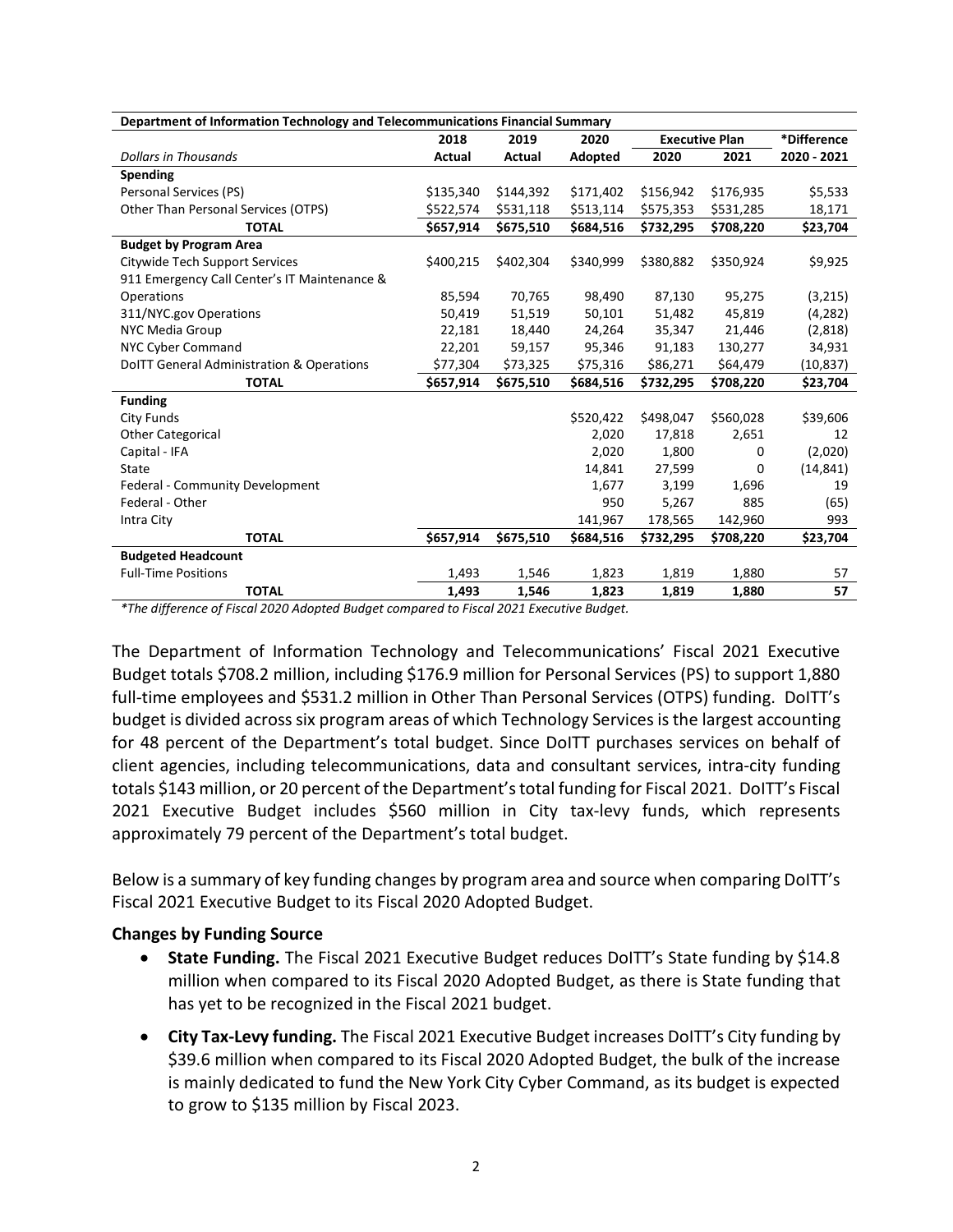• **Intra-City Funding.** The Fiscal 2021 Executive Budget recognized an increase in Intra-City payments when compared to its Fiscal 2020 Adopted Budget, totaling \$142.9 million, for services that DoITT purchases on behalf of client agencies, including telecommunications, data and consultant services. These are expenses that are not incurred or controlled by the Department.

## **New in the Executive Budget**

DoITT's Fiscal 2021 Executive Budget is \$12.9 million more than its Fiscal 2021 Preliminary Budget of \$695.3 million. The net change is driven by a \$17.7 million increase in funding to modernize the city's IT infrastructure and is offset by reductions associated primarily with the Department's PEG.

| \$695.3 Million<br><b>Fiscal 2021</b><br>Preliminary | <b>Executive Plan</b><br>Changes                                                 | \$708.2 Million<br>Fiscal 2021<br><b>Executive</b>           |
|------------------------------------------------------|----------------------------------------------------------------------------------|--------------------------------------------------------------|
| ·PS: \$181.3M<br>•OTPS: \$514M<br>•Headcount: 1,891  | •New Needs: \$17.7M<br>$\bullet$ PEGs: (\$7.7M)<br>• Vacancy Reductions<br>(55M) | $\cdot$ PS: \$176.9M<br>•OTPS: \$531.3M<br>•Headcount: 1,880 |

DoITT's Fiscal 2021 Executive Budget includes additional new needs funding of \$17.7 million and a reduction of funding of \$7.7 million resulting from the Department's Program to Eliminate the Gap (PEG). DoITT's Fiscal 2021 Executive Plan includes other adjustments that total \$2.9 million.

Major changes in DoITT's Executive Budget are described below:

#### **PEG Program**

**Vacancy Reductions**. DoITT will realize savings of \$8.5 million in Fiscal 2020 and \$5 million in Fiscal 2021 due to a reduction in vacant positions across the agency. Currently, the Department has approximately 225 vacant positions which equate to a vacancy rate of just over 12 percent, with the majority of vacancies coming from Cyber Command. This proposal also includes the permanent elimination of 7 vacant positions that have not yet been identified.

• **MoME – Incentive Fund Savings.** DoITT will realize savings of \$1 million in Fiscal 2020 and \$2.7 million in Fiscal 2021 from reductions in the City's Film Incentive Fund which incentivizes film and television production companies to film in the five boroughs. Production companies are offered incentives and discounts, along with expanded customer services for production, which includes NYC's marketing credit; cultural benefit; vendor discounts; logo; concierge services; expanded facilities and labor enhancements. For Fiscal 2021, these reductions represent a combination of updated projected spending in the amount of \$1.3 million to reflect actual spending, and \$1.4 million for a deferral in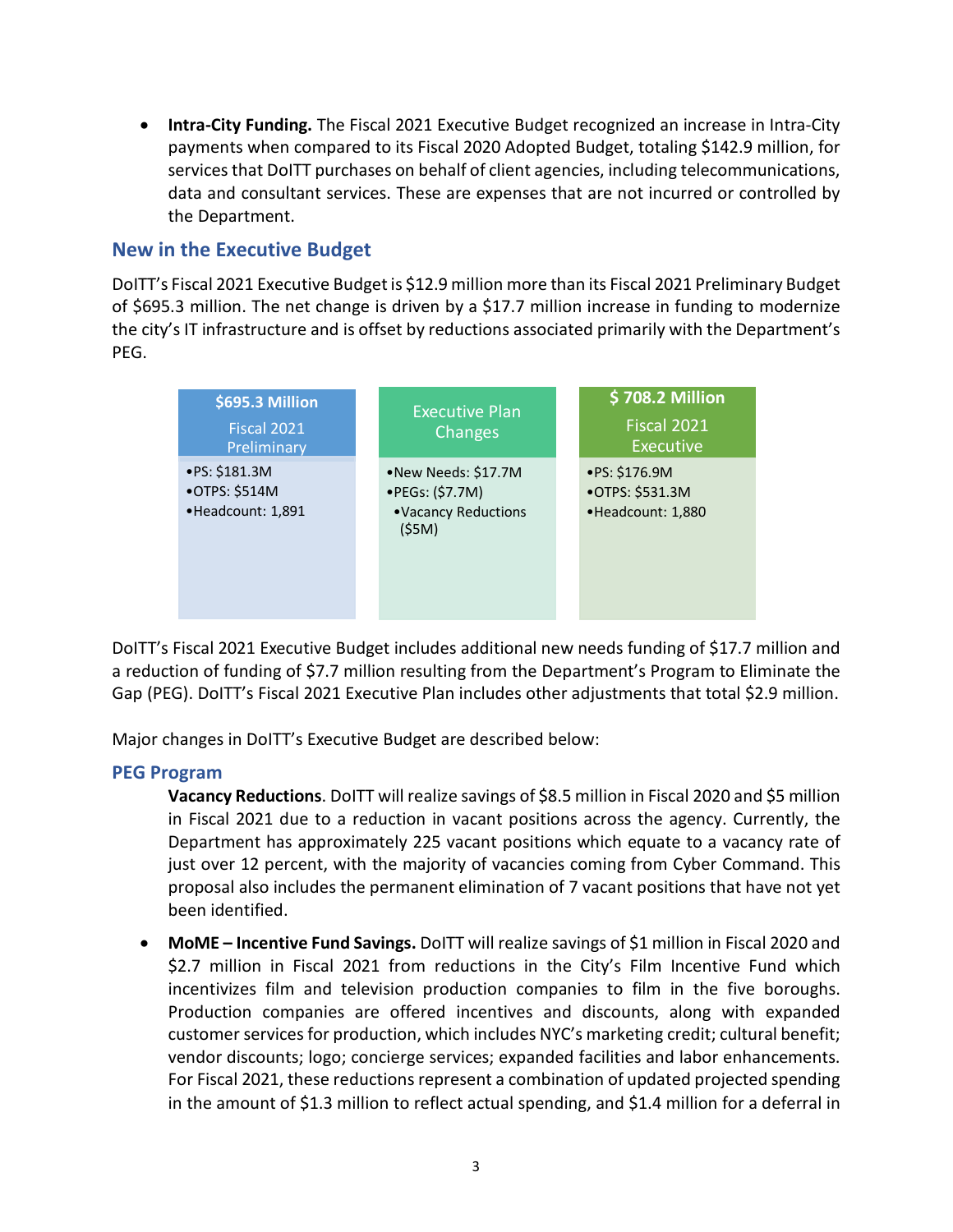workforce and diversity initiatives. This reduction brings the Film Incentive Fund's total Fiscal 2021 budget to \$11.6 million.

#### **New Needs**

• **Infrastructure Modernization.** During the Preliminary Budget Hearing, DoITT's Commissioner Jessica Tish announced that she was looking into modernizing the Department's infrastructure. Consequently, DoITT Fiscal 2021 Executive Budget included \$17.7 million in City funding earmarked for IT infrastructure modernization. This funding is designated for the first phase of a larger effort to modernize critical infrastructure and applications such as data centers, legacy applications, databridge, and network.

#### **Other Adjustments**

- **Lease Adjustment**. The Fiscal 2021 Executive Plan includes approximately \$1.8 million in baselined funding between Fiscal 2021 through 2024. This is a funding adjustment to DoITT's lease budget, covering anticipated increases associated with the operating costs for DoITT's numerous facilities.
- **Collective Bargaining.** The Department will receive additional funding of \$504,000 in Fiscal 2020, \$790,000 in Fiscal 2021, \$877,000 baselined funding between Fiscal 2022 through 2024 for costs associated with collective bargaining agreements.
- **BIT DOITT Azure Tier 5 and BIT-DOITT CIS Replacement Project**: An addition of \$724,000 in Fiscal 2021 and baselined between 2022 through 2024.
- **Broadband Reallocation**. Due to a re-estimate, DoITT anticipates a decrease of \$429,000 in Fiscal 2021.

## **Agency Response to COVID -19**

In response to the COVID-19 pandemic, New York State issued 'New York State on PAUSE, an Executive Order effective on March 22 to close all non-essential businesses. This pandemic is widespread throughout the world, but especially prevalent in New York City. The City accounts for nearly five percent of confirmed positive cases worldwide. Because of the severity of cases in New York City, agencies have had to change their responsibilities to reduce the impacts of COVID-19. Since DoITT's Preliminary Budget hearing, the Governor and the Mayor have declared states of emergencies for the State and the City due to COVID-19 pandemic. The full impact of these measures on DoITT's managed projects are undetermined at this time.

**Remote Access.**The Office of Management and Budget announced that DoITT is scheduled to receive \$24 million of COVID-19 federal funding to respond to the pandemic. However, this funding is not yet included in DoITT's Budget. According to DoITT, the \$24 million of COVID-19 federal funding primarily covers the costs associated with the swift and unanticipated expansion of Remote Access (RA) services. Through RA, DoITT has the capacity to support more than 100,000 City employees in 61 Mayoral agencies and City offices in accessing the City's network from an alternate location. Prior to COVID, RA's capacity was very limited. Between February and March, DoITT increased that capacity 250%, which required significant infrastructure upgrades, licenses, and software, as well as enhanced security for the network.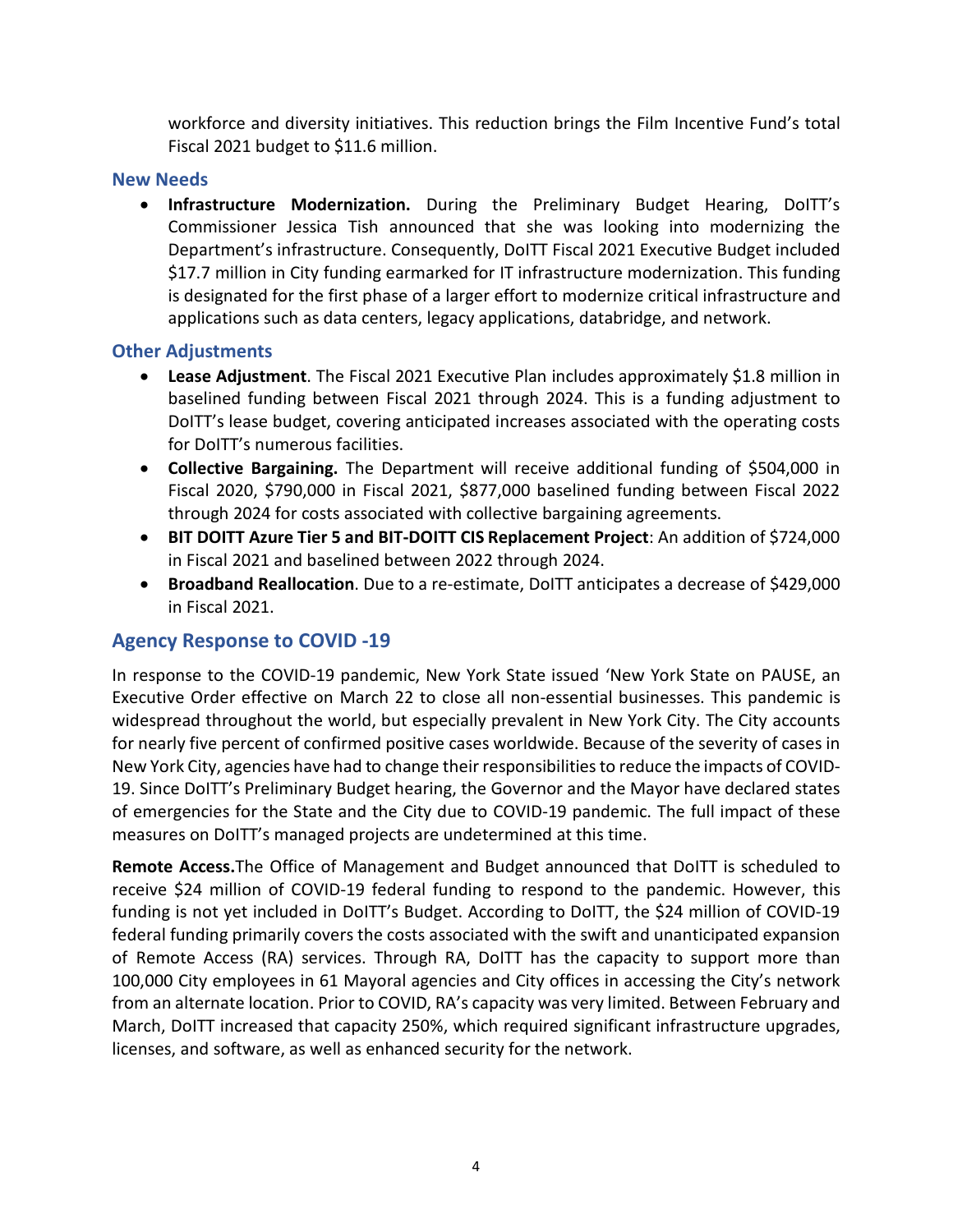**311 Call-takers.** 311 call volume has increased significantly during the COVID-19 crisis. The peak call volume in March approached 200,000 calls in a single day. The increase in call volumes created long wait times and a high call abandonment rate.

Over the past month, DoITT took the following steps to stabilize 311's operations:

- Augmented 311 call-taking operations with 285 additional temporary staff, including 150 NYPD cadets, 15 FDNY call-takers, and 120 temporary call-takers;
- Built-out four additional 311 call centers (all in City-owned space!) for the staff augmentation;
- Implemented a blended model of NYPD/FDNY supervision of 311 operations;
- Added express lanes for COVID- and Food-related calls;
- Optimized the 311 IVR to route callers in a more efficient fashion;
- Instituted new procedures for Mayoral agencies to have 311 add new "service requests" to its service request offerings for residents; and
- Developed dashboards based on key 311 metrics to drive decision-making.
- Stabilized some of the infrastructure and applications that support 311 and put in place aggressive plans to perform upgrades.

Many of these measures have come at no additional cost to the City. The measures that added cost included hiring 120 temporary call takers and increasing the number of non-City employees, vendor-provided call takers from existing call-taking contracts; prepping the four new call centers for call takers; hardening and adding capacity to the 311 telephony network; and extending the support contract for the 311 system. This totaled \$14 million in COVID-related costs to stabilize the 311 system. It is anticipated that these costs will be reimbursed with federal funding.

#### **Miscellaneous Revenue**

The Fiscal 2021 Executive Budget projects that the Department will generate Miscellaneous Revenue totaling \$146.5 million in Fiscal 2021, a decrease of approximately \$47 million from the projection in the Fiscal 2021 Preliminary Budget. The decrease is primarily driven by a \$25 million decrease in revenue projections in Fiscal 2021 from CityBridge Revenue. Additionally, DoITT mentioned that as more individuals move from paid cable service to online streaming, revenue for this category will decrease. For further information regarding DoITT's miscellaneous revenue streams as of the Fiscal 2021 Executive Budget, please refer to Appendix 2.

**Reductions in WIFI Revenue.** During the Preliminary Budget, the Commissioner said that the Department will exercise every avenue under the Agreement to recoup more than \$25 million that CityBridge owns the City. However, the Executive Budget does not include the revenue stream from CityBridge beginning in Fiscal 2021. DoITT is prepared to use the contractual tools available to recoup the City's lost revenue if a deal is not reached in a reasonable amount of time.

## **DoITT Contract Budget**

The Department's Fiscal 2021 Contract Budget totals \$253.6 million for 136 contracts, accounting for approximately 47.7 percent of the Department's Fiscal 2021 OTPS Budget. Contracts for Data Processing Equipment and Contractual General Services comprise a substantial portion,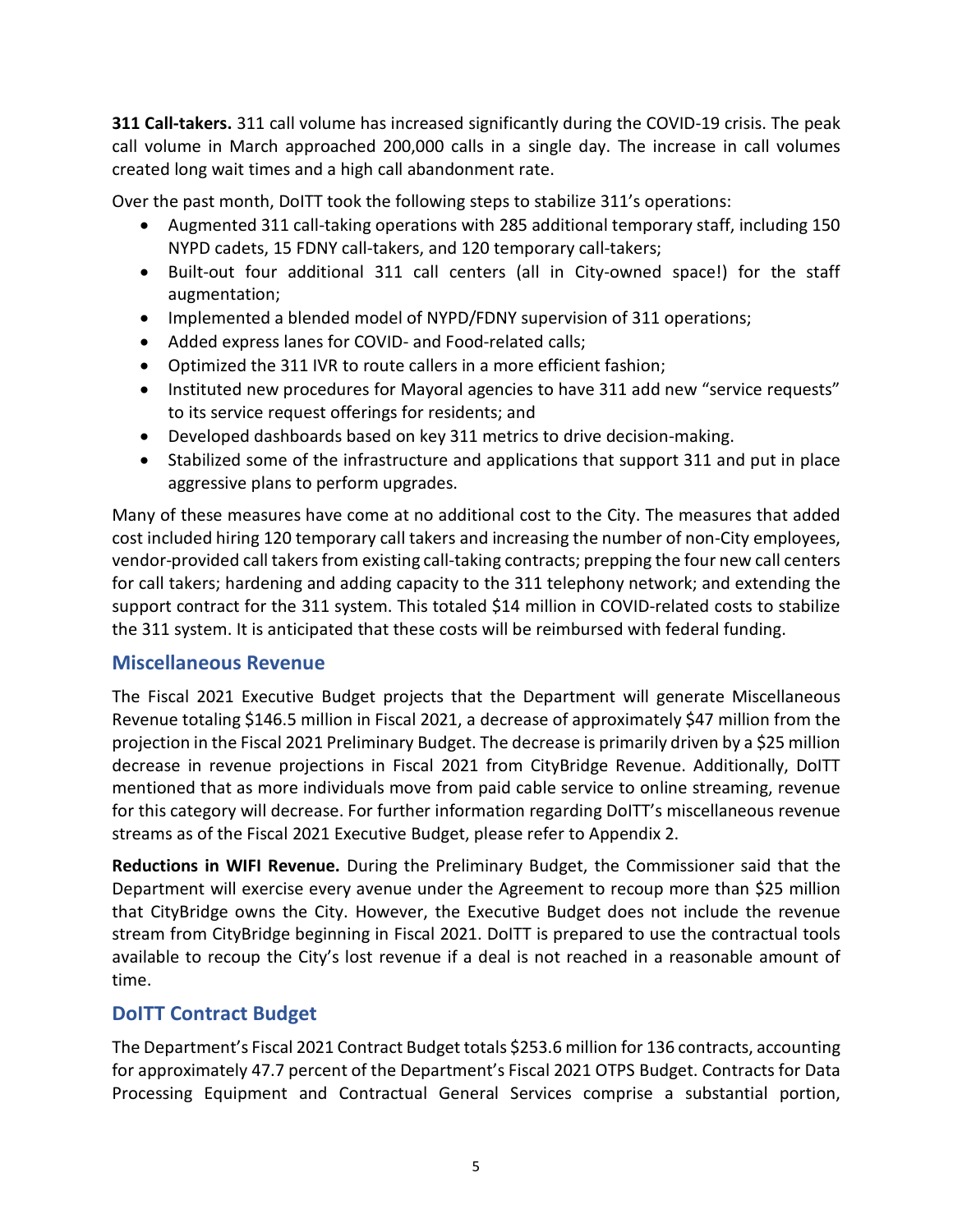accounting for 58.6 percent and 20.8 percent respectively, of the Department's total Fiscal 2021 Contract Budget<sup>[1](#page-5-0)</sup>. This is because DoITT provides computing services to City agencies to assist them in meeting their information processing needs. For further information regarding DoITT's Contract Budget as of the Fiscal 2021 Executive Budget, please refer to Appendix 3.



## **DoITT Capital Budget**

The Department of Information Technology and Telecommunication's Executive Commitment Plan includes \$523.5 million in Fiscal 2020-2024. DoITT's Capital Commitment Plan has remained unchanged since the Preliminary Budget. The Commitment Plan represents approximately one percent of the City's total \$85.6 billion Preliminary Commitment Plan. The Capital Commitment Plan is significantly higher than the Capital Budget because it includes the current year appropriations for Fiscal 2020. The amount of uncommitted appropriations from Fiscal 2020 will be re-appropriated or rolled into Fiscal 2021 in the Executive and Adopted Budgets.

<span id="page-5-0"></span> <sup>1</sup> Contracts for Data Processing Equipment covers hardware and software maintenance costs, such as the Microsoft ELA License maintenance, Veritas license maintenance and McAfee license maintenance. Contracts for Contractual General Services include copier/printer leases, consultant/professions services, general facilities maintenance and repairs, among others.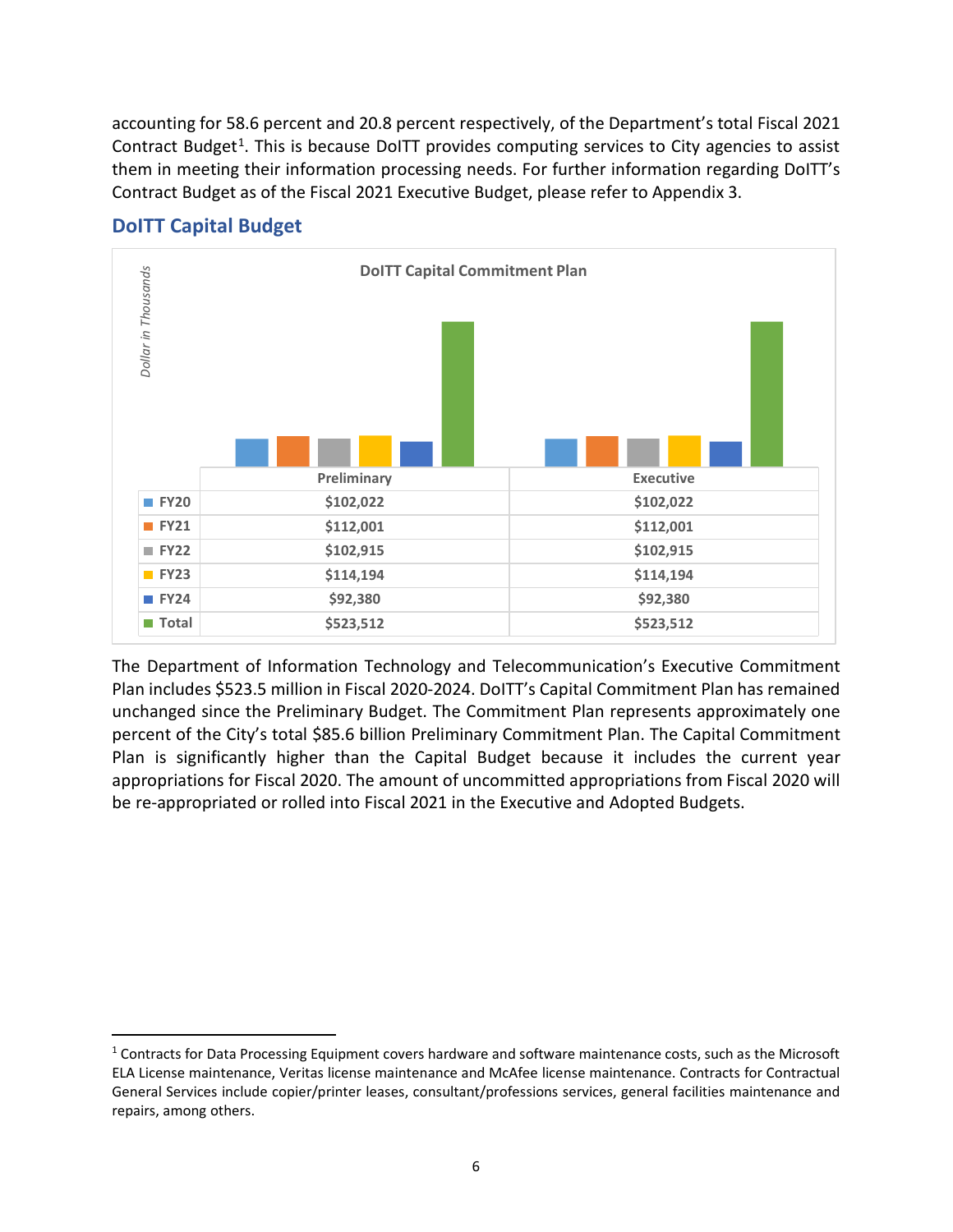|                                                             |                          | Fiscal 2020    |              |                          | Fiscal 2021              |              |  |  |
|-------------------------------------------------------------|--------------------------|----------------|--------------|--------------------------|--------------------------|--------------|--|--|
| <b>Dollars in Thousands</b>                                 | City                     | Non-City       | <b>Total</b> | City                     | <b>Non-City</b>          | <b>Total</b> |  |  |
| DoITT Budget as of the Fiscal 2020<br><b>Adopted Budget</b> | \$520,422                | \$164,094      | \$684,516    | \$560,028                | \$148,191                | \$708,220    |  |  |
| New Needs - Prelim Fiscal 2021                              |                          |                |              |                          |                          |              |  |  |
| MoME- OFTB Staff                                            | 60                       | $\blacksquare$ | 60           | 120                      | ÷,                       | 120          |  |  |
| MoME - ONL Staff                                            | 60                       | $\blacksquare$ | 60           | 120                      | $\overline{\phantom{a}}$ | 120          |  |  |
| <b>Subtotal New Needs</b>                                   | \$120                    | $\blacksquare$ | \$120        | \$240                    | $\blacksquare$           | \$240        |  |  |
| <b>Other Adjustments</b>                                    |                          |                |              |                          |                          |              |  |  |
| IT Decommissioning and Efficiency<br>Savings                | (3, 115)                 |                | (3, 115)     | (4, 473)                 |                          | (4, 473)     |  |  |
| MOME - Incentive Fund Savings                               | (329)                    | $\blacksquare$ | (329)        | (328)                    | $\blacksquare$           | (328)        |  |  |
| <b>Telecommunication Savings</b>                            | (1,100)                  |                | (1,100)      | (1,100)                  |                          | (1,100)      |  |  |
| <b>Personal Services Savings</b>                            | (4, 396)                 | ä,             | (4, 396)     |                          | ÷,                       |              |  |  |
| <b>Other City Adjustments</b>                               | (703)                    |                | (703)        | (3)                      |                          | (3)          |  |  |
| <b>State Adjustments</b>                                    |                          | 10,814         | 10,814       |                          | $\overline{\phantom{a}}$ |              |  |  |
| <b>CDBG Adjustments</b>                                     | $\overline{\phantom{a}}$ | 1,530          | 1,530        | $\blacksquare$           | $\overline{\phantom{a}}$ | $\sim$       |  |  |
| IFA Adjustments                                             | $\overline{\phantom{a}}$ |                |              | ÷,                       | $\overline{\phantom{a}}$ |              |  |  |
| <b>Other Federal Adjustments</b>                            | $\overline{a}$           | 682            | 682          | L.                       |                          |              |  |  |
| <b>Other Categorical Adjustments</b>                        | $\blacksquare$           | 9,645          | 9,645        | $\overline{\phantom{a}}$ |                          |              |  |  |
| Intra-City Adjustments                                      |                          | 28,356         | 28,356       |                          | (603)                    | (603)        |  |  |
| <b>Subtotal Other Adjustments</b>                           | ( \$9,643)               | \$51,027       | \$41,384     | ( \$5,904)               | (5603)                   | ( \$6,507)   |  |  |
| <b>Total All Changes</b>                                    | (59,583)                 | \$51,027       | \$41,444     | (55, 784)                | (5603)                   | (56, 387)    |  |  |
| DoITT Budget as of the Fiscal 2021<br><b>Prelim Budget</b>  | \$510,903                | \$215,123      | \$726,026    | \$548,509                | \$146,771                | \$695,280    |  |  |
| New Needs - Exec Fiscal 2021                                |                          |                |              |                          |                          |              |  |  |
|                                                             | $\overline{a}$           | $\sim$         |              |                          | ÷.                       |              |  |  |
| <b>Subtotal New Needs</b>                                   | \$-                      | $\blacksquare$ | \$-          | \$17,759                 | (587)                    | \$17,671     |  |  |
| <b>Other Adjustments</b>                                    |                          |                |              |                          |                          |              |  |  |
| <b>PS Savings</b>                                           | (12, 554)                | (67)           | (12,621)     | (7,700)                  | (17)                     | (7, 717)     |  |  |
| <b>Other City Adjustments</b>                               | (301)                    |                | (301)        | 1,461                    | $\overline{a}$           | 1,461        |  |  |
| IFA Adjustments                                             |                          | (220)          | (220)        |                          | ÷,                       |              |  |  |
| <b>State Adjustments</b>                                    | ÷,                       | 1,944          | 1,944        | ä,                       | ÷,                       |              |  |  |
| <b>CDBG Adjustments</b>                                     | $\blacksquare$           | (7)            | (7)          | ä,                       | 5                        | 5            |  |  |
| <b>Other Federal Adjustments</b>                            | $\overline{a}$           | 3,634          | 3,634        | L.                       | $\overline{\phantom{a}}$ |              |  |  |
| <b>Other Categorical Adjustments</b>                        | ÷,                       | 5,533          | 5,333        | ä,                       |                          |              |  |  |
| Intra-City Adjustments                                      |                          | 8,308          | 8,308        |                          | 1,519                    | \$1,519      |  |  |
| <b>Subtotal Other Adjustments</b>                           | (\$12,855)               | \$19,125       | \$6,269      | (56, 239)                | \$1,507                  | (54, 732)    |  |  |
| <b>Total All Changes</b>                                    | (\$12,855)               | \$19,125       | \$6,269      | \$11,520                 | \$1,420                  | \$12,940     |  |  |
| DoITT Budget as of the Fiscal 2021                          |                          |                |              |                          |                          |              |  |  |
| <b>Exec Plan</b>                                            | \$498.048                | \$234,248      | \$732,295    | \$560,029                | \$148,191                | \$708,220    |  |  |

# **Appendix 1: Fiscal 2021 Budget Actions since Fiscal 2020 Adoption**